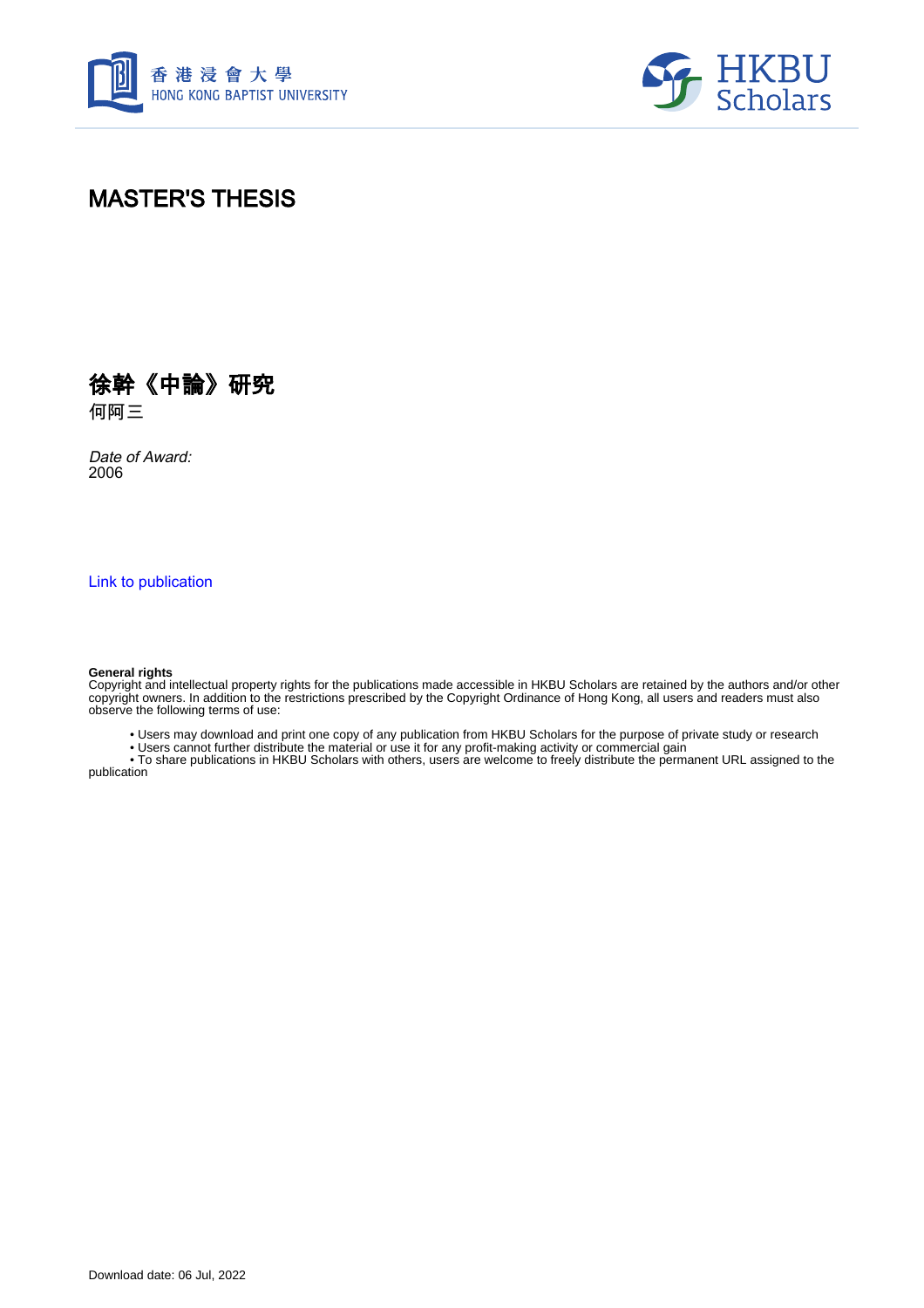# 徐幹《中論》研究

# The Study of Xu Gan's "Zhong Lun"

何阿三

哲學碩士學位課程

主導老師:葛曉音教授

香港浸會大學

二零零七年一月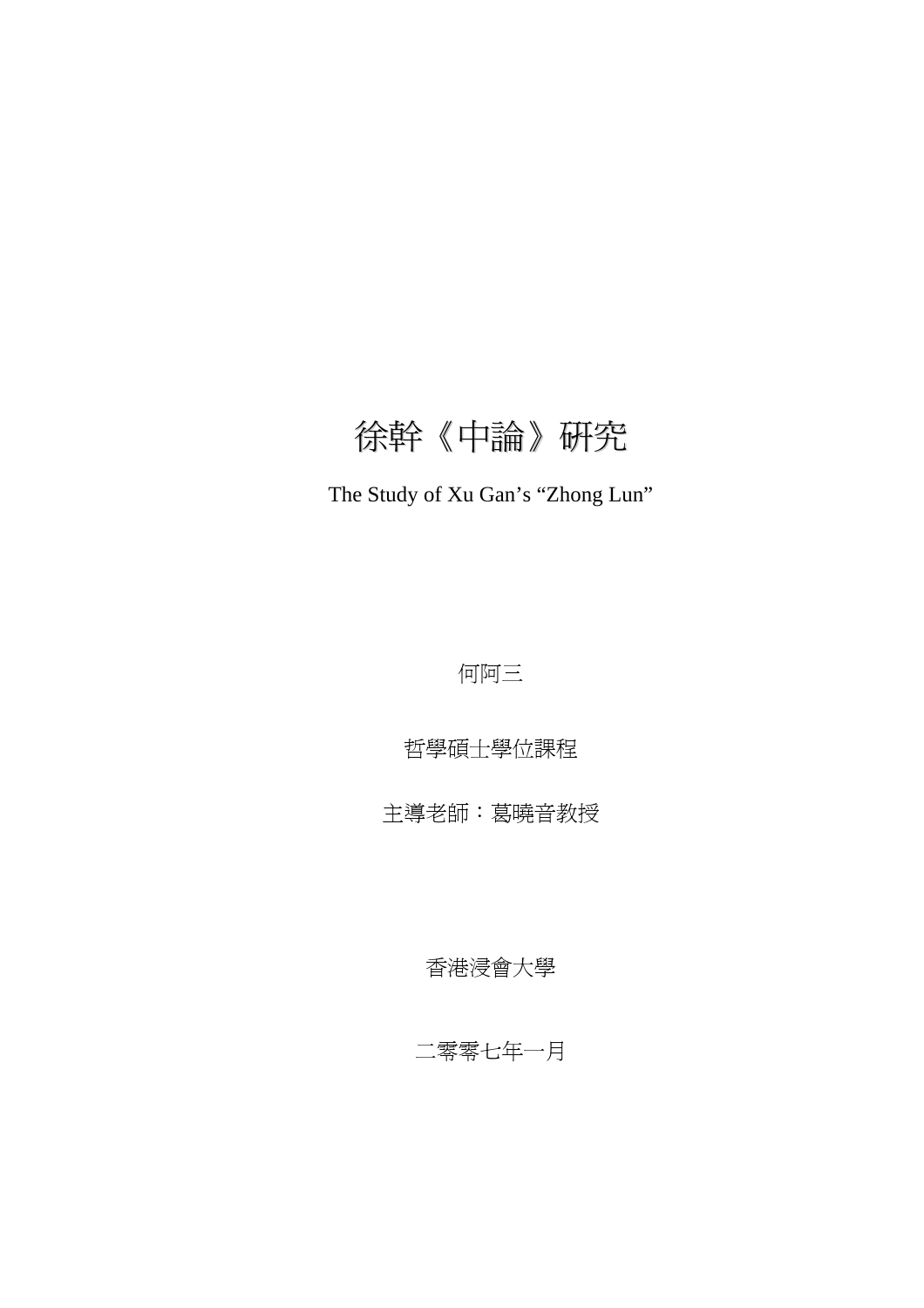### 提要

<span id="page-2-2"></span>本文研究的是後漢末著名作家──徐幹的《中論》,它是一部集中反映建安文人 思想的重要著作。徐幹,字偉長,北海劇人(今山東縣東南),建安七子之一。生於靈 帝建甯四年(AD171) ,卒於建安二十二年 (AD217) ,終年四十七歲。'[著](#page-2-0)《中論》二 十二篇。歷來研究徐幹《中論》的學者多關注《中論》之中有關政治、儒家思想的方 面,<sup>2</sup>[但](#page-2-1)隨著《中論》研究的深入,我們逐漸發現徐幹《中論》不只是一部儒家著作, 更是一部反映時代人文精神的重要著作。本文嘗試從不同的角度切入分析《中論》一 書,發掘徐幹的社會觀、禍福觀及教育觀及考察徐幹的《中論》一書的成書及流傳, 並探討徐幹一書在思想史上的地位。

首先,論文第一章從文獻學的角度,整理了關於《中論》篇數的問題,認為通行 本的二十篇的《中論》並非全本,應是最少有二十二篇;別一方面亦討論了徐幹卒年 的問題和寫作《中論》的時間。徐幹的卒年歷來有卒於「建安二十二」及卒於「建安 二十三年春」的說法,本論文贊同前一種說法,並判斷《中論》的寫作時間應始於建 安二十一年。此外,本文也從目錄學的角度出發,梳理了《中論》一書卷佚流傳的情 況。

論文的第二章回顧了漢代諸子之學代諸子之學有兩個特點,其一是在思 想方面由分化走向綜合;其二是漢代諸子比起注重抽象理論的先秦諸子更著重於風俗

 $\overline{a}$ 

<span id="page-2-0"></span><sup>1</sup> 徐幹的卒年,眾家說法不同,原因在於原序與史傳所載的卒年不同所致。據《三國志‧魏志》記載: 「幹、琳、瑒、楨,二十二年卒。」《中論‧原序》則說:「年四十八,建安二十三年春遭厲疾, 大命殞頹。」筆者取《三國志·魏志》的說法,考證詳見下文第一章第一節〈徐幹卒年考及其寫作 《中論》的時間〉。

<span id="page-2-1"></span><sup>2</sup> 如李文獻:《徐幹思想研究》。臺北:文津出版社,1992 年;駱建人:《徐幹中論研究》。臺北: 臺灣商務印書館,1993 年。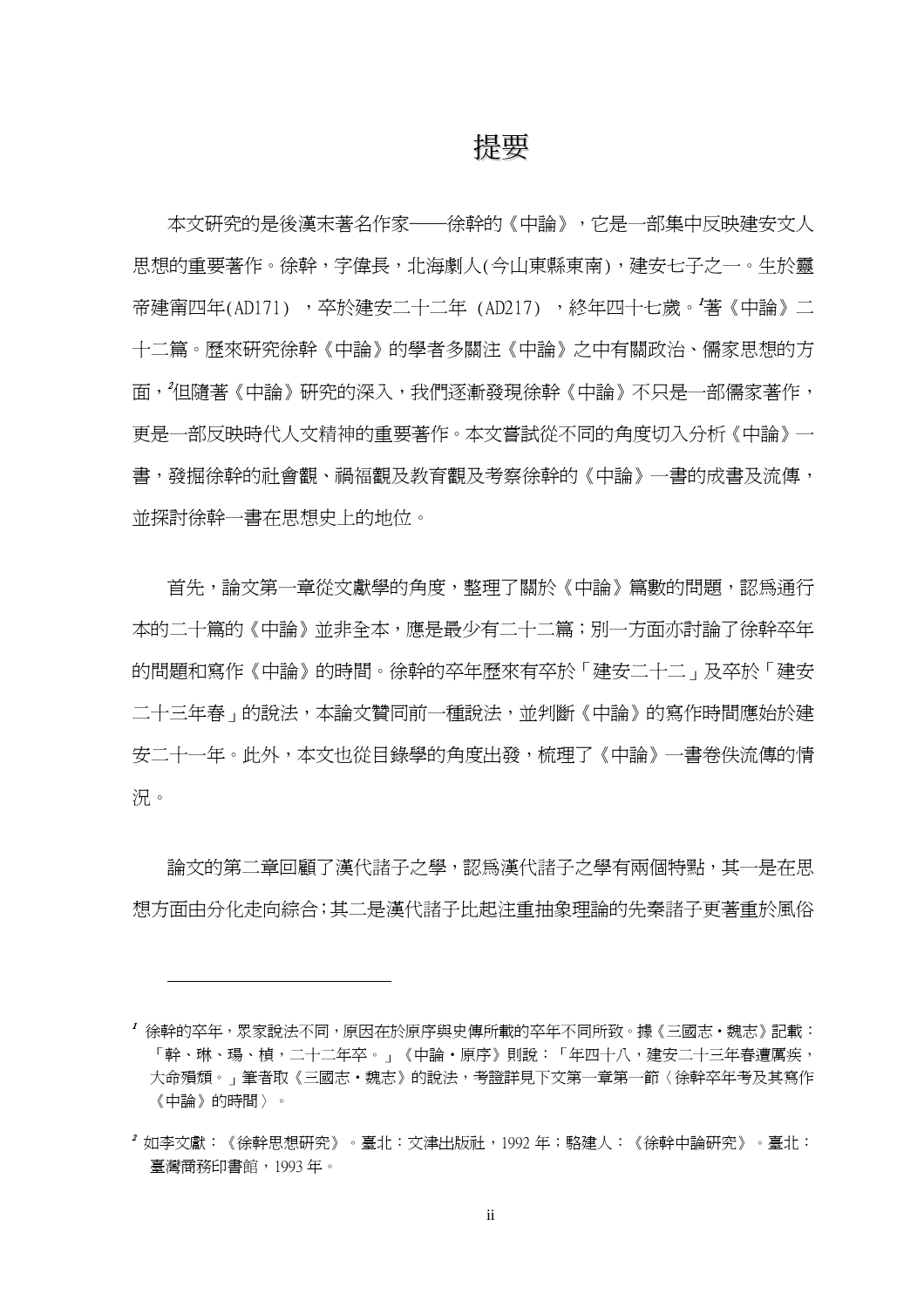的改善與時事的討論。

論文的第三章,討論徐幹的「禍福觀」,並以之與漢代諸子(陸賈、荀悅、王充、 等)的觀點作比較。徐幹認為人的行為是與禍福相連結的,從這種思想出發,具有促 進人們揚善棄惡的積極意義。這也反映了建安時代強烈的進取精神。

論文的第四章,討論徐幹的「社會觀」。徐幹理想的「烏托邦」世界是典型的儒 家社會觀的反映,從中可以折射漢末社會所面對的重大問題,其中以「土地兼併」和 「奴婢問題」最為嚴重。針對「土地兼併」,徐幹從務實的角度,提出具操作性的「民 數周」的理論,從而達致平均賦稅的目的;至於「奴婢問題」,徐幹從禮制出發,對 蓄奴的制度提出質疑,並提倡禁止富豪地主有奴婢,然而如果我們深究徐幹這種思 想,依然可以發現這種辦法實質上依然是維護統治者的特權。

論文的第五章,討論徐幹的「教育觀」。徐幹對於人性的認識是植根於漢代「上、 中、下」三品的人性論。主張教化「中人」,著眼於改造人性,以學習聖賢及六經為 最高目標,是屬於傳統的儒家教育觀。然而,徐幹在學習和教育方面,亦提出具體而 獨特的見解。例如論志與才的關係,主張擇師、相因而學的觀點。

從《中論》一書,我們可以發現子書作爲發表個人思想的園地,除提倡了經學以 外,還給獨立自主思考的思想家們提供了傳播思想的良好媒介。憑藉子書包容力極強 的體例,作家們可以把他們的思想系統化地完整展現於人們面前。相對於凡事必須以 聖人之言為準則的經學,子學不諦是一個可以自由思考的樂園。因此,在兩漢至魏晉 子學變遷的大背景下來觀察徐幹的《中論》,我們就可以看出這部著作的價值、局限 及其在思想史上的意義,都是時代所賦予的。

iii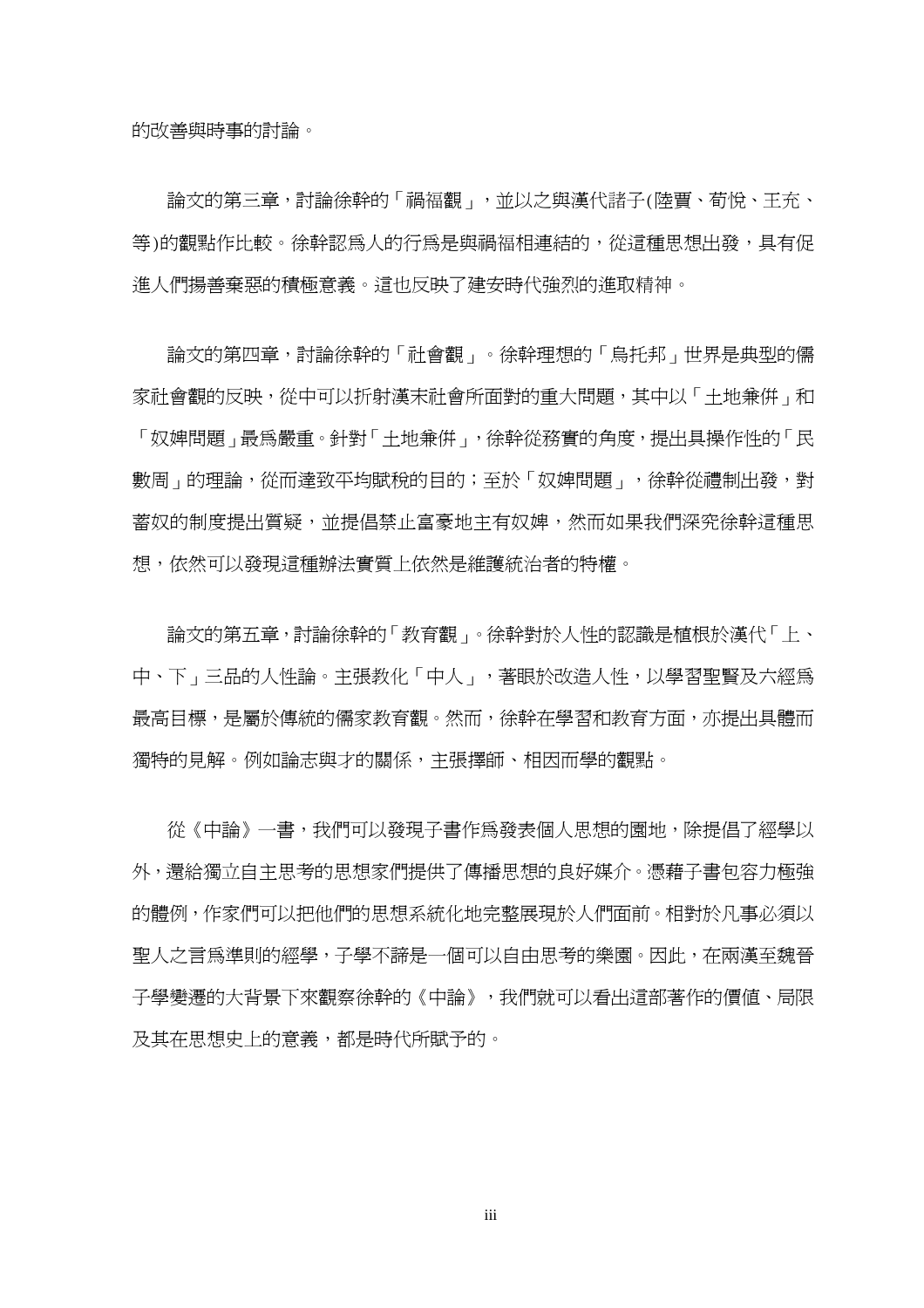#### Abstract

<span id="page-4-0"></span>This thesis study an important Confucian thinker at the end of the Eastern Han  $(25-220)$  – Xu Gan and his great work "ZhongLun". Xu Gan (style Weichang) was a born on AD171 in Ju prefecture in Beihai country (the eastern part of the today's Lechang country in Shandong) and died in pestilence of AD218 at the ages of 48. As one of the seven Master of the Jianan regin period (196-220) he was a celebrated literary figure and thinker during the period of transition from the Han to the Wei. His book : "ZhongLun" was divided into two fascicles (juan) with twenty two charter (include two incomplete reconstructed chapters). Past achievement mainly focused on the study of political and Confucius side of ZhouLun. In this thesis, we are going to use a different point of view to explore Xu Gan's view toward education, heaven and society.